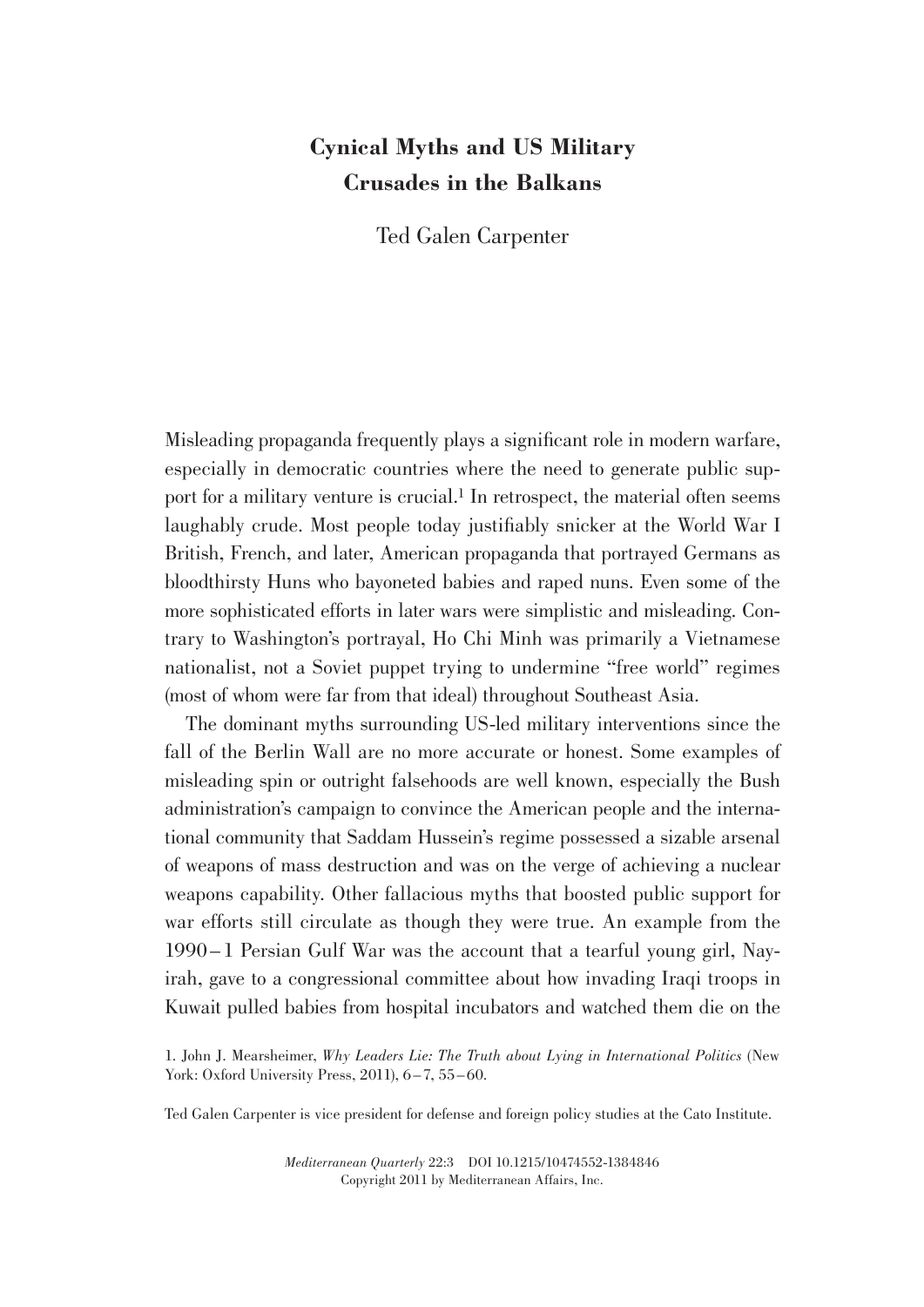cold floor. The witness was actually the fifteen-year-old daughter of the exiled Kuwaiti ambassador, a point that was never disclosed to the committee or the media covering the hearings, and her story has since been totally debunked.2 But it had served its purpose. Nayirah's account became the most potent piece of evidence that Saddam was the moral equivalent of Adolf Hitler, and several members of Congress cited that incubator incident as a major reason why they supported military action against Iraq.

Nowhere was the role of misleading propaganda and the creation of false history more pervasive and corrosive than in the Balkan wars of the 1990s. And unlike the Bush administration's now discredited accounts of the lead-up to the Iraq war, the Balkan myths appear to be as prevalent today as when they were first created. That situation is unfortunate on two counts. First, it inhibits the formulation of intelligent, realistic, and equitable policies regarding current Balkan issues. Second, the success of such a campaign of disinformation creates the irresistible temptation for officials and policy lobbies to try the same techniques during future international crises.

The corrosive myth-making regarding the breakup of Yugoslavia began early and continued throughout the 1990s. It operated on both a macro and a micro level, with a distinct target—the Serbs. At the macro level, US and European officials, the Western news media, ethnic lobbies, and much of the foreign policy community spun a Manichean melodrama. In that melodrama, the Serbs in general, and Serbia's leader Slobodan Milosevic in particular, were almost entirely responsible for the breakup of Yugoslavia and for the violence that followed, especially in the secessionist states of Croatia and Bosnia-Herzegovina. The Serbs became the arch villains, while Croats and Bosnian Muslims became the innocent victims. (That same pattern would occur later in the decade with the insurgency in Serbia's restive, largely Albanian Muslim province of Kosovo.)

Soon, the terms "aggression" and "genocide" were tossed about in a disturbingly casual fashion with respect to the conduct of Serbian military forces in both Croatia and Bosnia. It became fashionable to portray the fighting in those two countries not as civil wars but as premeditated aggression by the

<sup>2.</sup> John R. MacArthur, *Second Front: Censorship and Propaganda in the Gulf War* (New York: Hill and Wang, 1992), 47 – 77.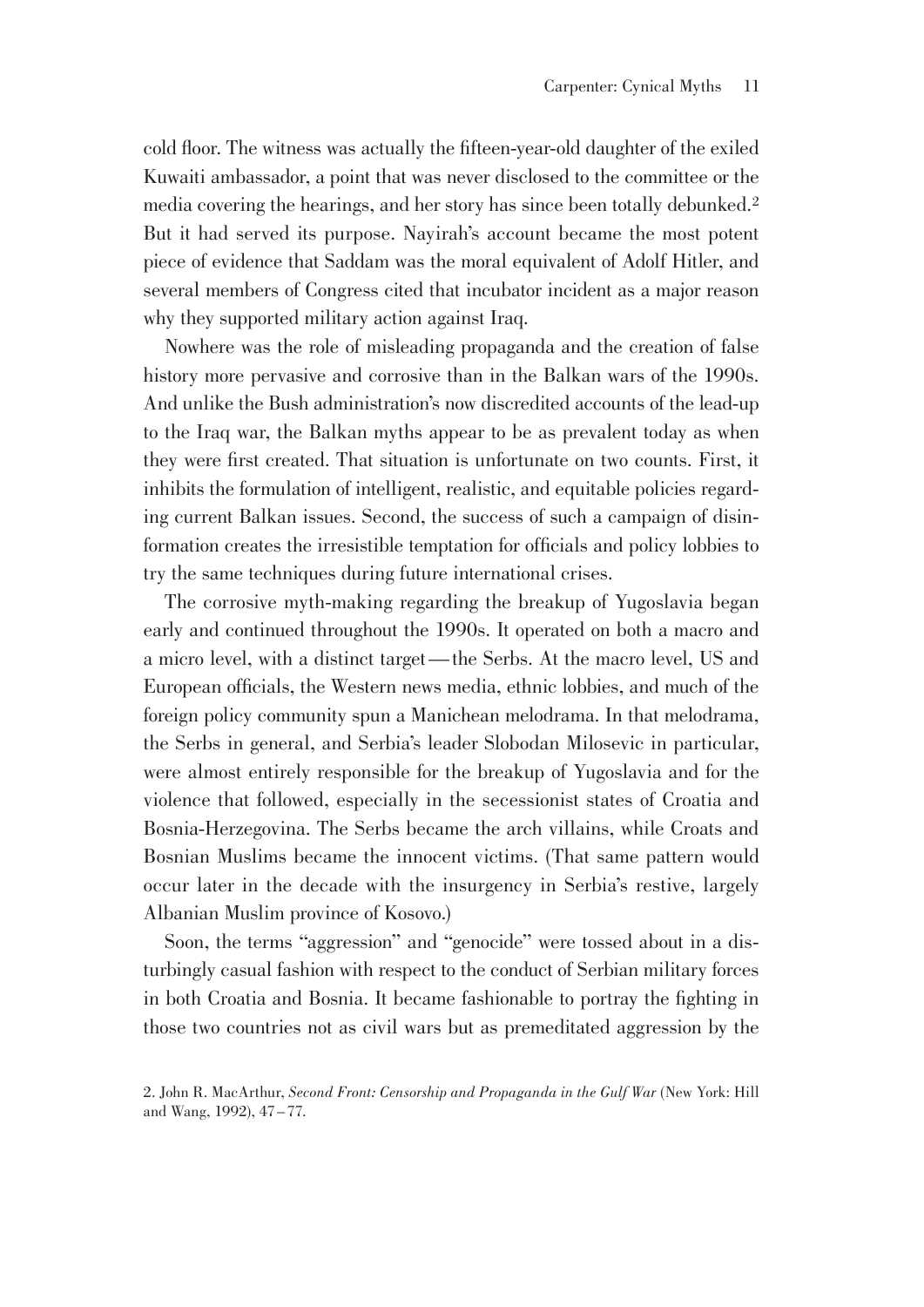government in Belgrade using the largely Serbian Yugoslav national army. Such terminology persisted even as Yugoslavia fragmented and the notion of a national army was little more than a historical memory. The characterization minimized, if not ignored, the large role played by ethnic militias comprising inhabitants in the newly minted states of Croatia and Bosnia.

Beyond the mischaracterization of the fighting as external aggression, it was not long before pundits compared Milosevic to modern history's most notorious practitioner of genocide, Hitler, and the conduct of Serbian military forces in Bosnia to Nazi Germany's rampages.

With only slightly greater subtlety, Clinton administration officials also equated Milosevic personally, and Serbian conduct in general, with Hitler's beastly actions. In her memoirs, United Nations ambassador and later secretary of state Madeleine Albright concedes that the horror of the Holocaust was not repeated in the conflict that raged in Bosnia during the early 1990s, but she argues that "there were parallels." High on that list were "the campaigns of brutality launched by Serbian President Slobodan Milosevic." According to Albright, Milosevic's "cruelty was manifested in his manipulative actions, which spurred Serb forces to employ terror, rape, and indiscriminate violence against his Balkan foes."3

Inflated casualty statistics became the staple of government statements and media accounts to provide evidence for the "villainous Serbs" thesis. To this day, many accounts of the Bosnian conflict cite the figure of two hundred fifty thousand (or sometimes even three hundred thousand) fatalities—with the implication that the vast majority of victims were Muslims. Yet analyses by groups as diverse as the International Committee of the Red Cross, the BBC, and the Stockholm International Peace Research Institute have all concluded that the number of fatalities was much lower. (The BBC investigation, for example, put the figure at just over ninety-seven thousand).4 It is important to note the organizations making those calculations had no stake in the struggle and exhibited no evidence of bias or a hidden agenda. Conversely, the principal source for the two hundred fifty thousand figure was the Muslim-controlled Bosnian government in Sarajevo, which had an obvi-

<sup>3.</sup> Madeleine Albright, *Madame Secretary: A Memoir* (New York: Miramax Books, 2003), 177 – 8. 4. "Bosnia War Dead Figure Announced," BBC, 21 June 2007, news.bbc.co.uk/2/hi/europe/ 6228152.stm.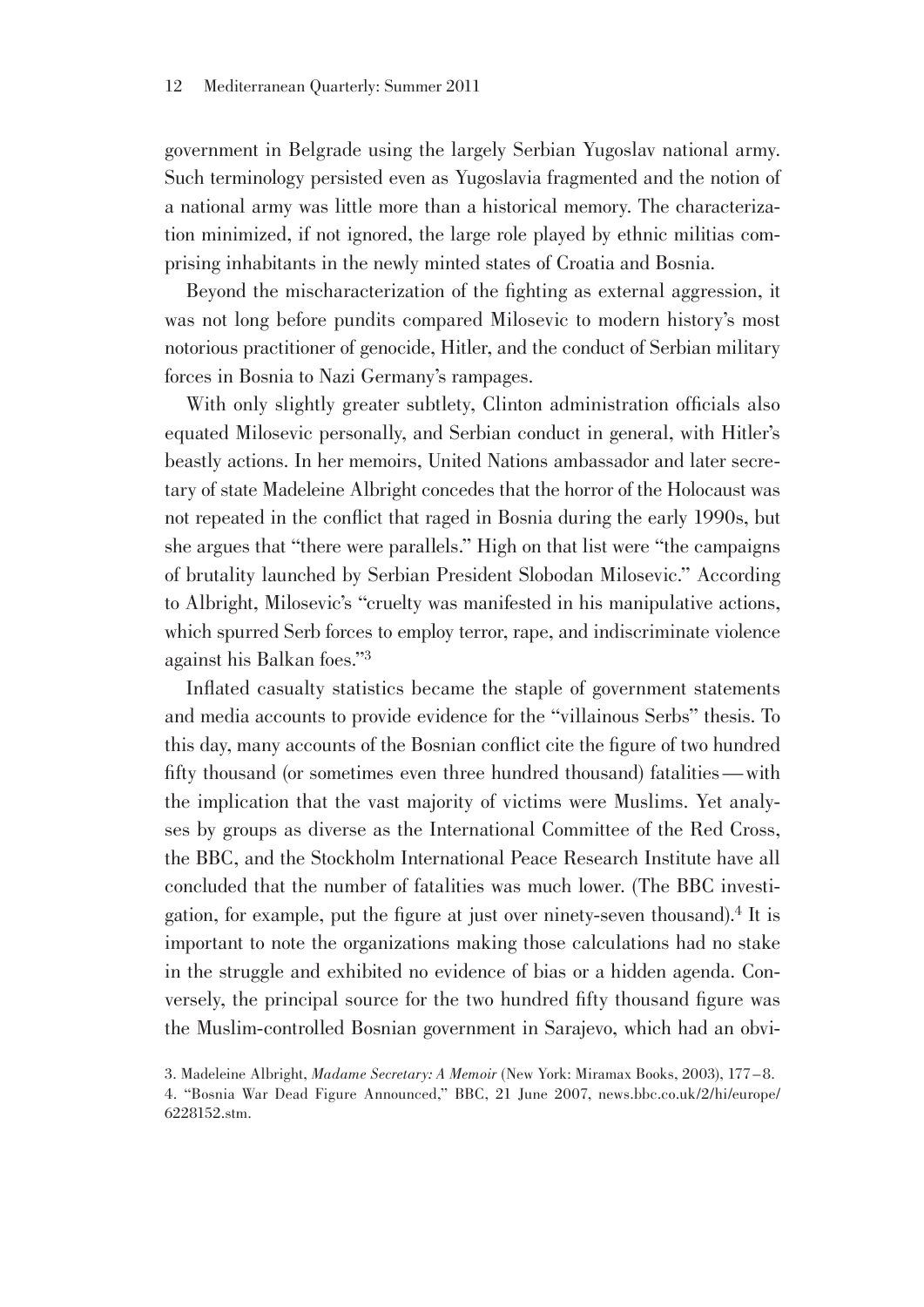ous incentive to inflate the number. Yet both at the time and ever since, the United States and European Union governments contend that two hundred fifty thousand people (usually portrayed as innocent civilians) died in the conflict, as though that point cannot be disputed.

The biggest blow to the credibility of the larger figure came in January 2010, when the Office of the Prosecutor (OTP), International Criminal Tribunal for the Former Yugoslavia (ICTY)—an organization sometimes accused of harboring an anti-Serb bias—completed its comprehensive assessment of the number of victims. That study concluded that the total number of deaths was 104,732, and the breakdown of that total into ethnic categories underscored just how inaccurate and misleading were the official accounts on which the North Atlantic Treaty Organization governments based their policies. The estimated number of victims was as follows: Muslims, 68,101; Croats, 8,858; Serbs, 22,779; and others, 4,995.<sup>5</sup> Although the OTP study did not try to differentiate between civilian and military casualties within ethnic groups, it did provide such an overall breakdown. That portion of the analysis concluded that 40.2 percent of victims were civilians and 59.8 percent were military fighters, indicating that the total number of Muslim civilians killed in the Bosnian conflict was only about 27,000. While the deaths of innocents are tragic in any setting, that number is a far cry from the inflammatory figure of more than a quarter of a million. And it is not even remotely comparable to the Holocaust.

It is not just an issue of numerical accuracy. One of the principal arguments that the fighting in Bosnia constituted genocide was the extent of fatalities—especially civilian fatalities. The lower figures contained in the OTP report undermine that argument. Such a level of bloodshed is hardly surprising in a war that went on for more than three years. Indeed, there were conflicts taking place elsewhere in the world at the same time, most notably in Sierra Leone, in which casualties were far greater. Yet there was no concerted campaign to portray those episodes as genocide demanding US-led military intervention.6 The inflated figure for the Bosnian war served a political purpose. It was part of a propaganda campaign to build up pressure for

<sup>5.</sup> International Criminal Tribunal for the Former Yugoslavia, Office of the Prosecutor, "Bosnia and Herzegovina: Death Toll," The Hague, January 2010, www.icty.org/sid/10591.

<sup>6.</sup> Doug Bandow, "NATO's Hypocritical Humanitarianism," in *NATO's Empty Victory: A Postmortem on the Balkan War*, ed. Ted Galen Carpenter (Washington, DC: Cato Institute, 2000), 31–47.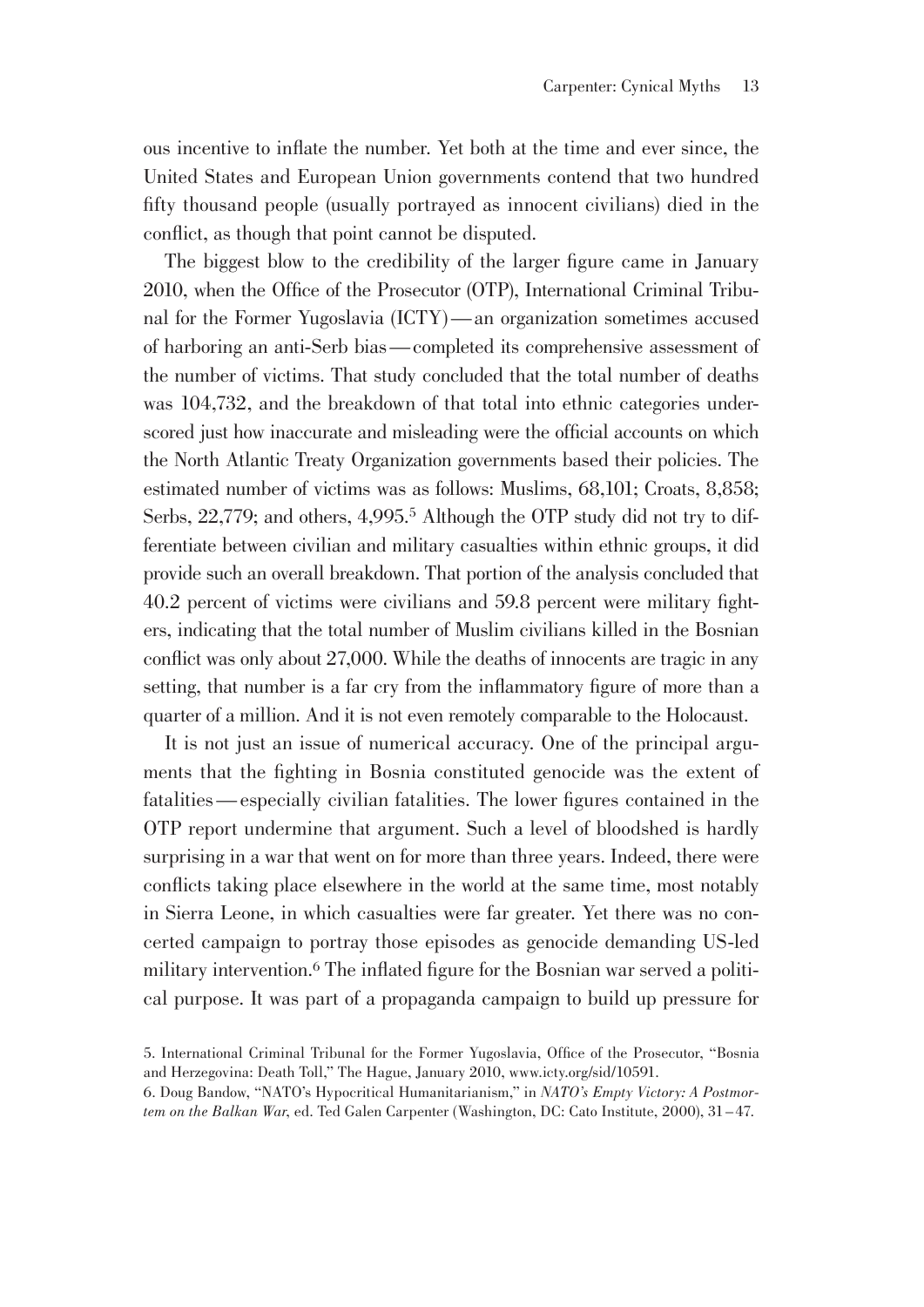the United States and its NATO allies to intervene on behalf of the Muslim faction in Bosnia and to justify that intervention in retrospect.

The genocide theme worked so well with regard to the Bosnian war that proponents of intervention in Kosovo in 1998 and early 1999 on behalf of Albanian separatists were able to use it in a situation with far fewer casualties. Despite cries of genocide in the Western media, and repeated claims that as many as ten thousand Albanian Kosovars had been killed, it appears that only a little more than two thousand people perished in the nearly two years of fighting between Serbian forces and Kosovar insurgents. Carla Del Ponte, the chief prosecutor for the ICTY—and no friend of Serbia—told the UN Security Council that investigators "had found 2,108 bodies" in some 195 sites.<sup>7</sup> And that more modest total included Serbian victims, both military and civilian. The actual number of Albanian noncombatants who died was probably under one thousand. If that level of violence constitutes genocide, virtually any conflict between two or more groups of different races, religions, or ethnic backgrounds qualifies. If the term is used so promiscuously, though, it debases the horror of true cases of genocide, as in Europe during the Nazi era, Cambodia under Pol Pot, and the slaughter in Rwanda.

But those who sought NATO military intervention to achieve Kosovo's forced separation from Serbia did not shy away from exploiting such a toxic term, and they repeatedly blurred the concepts of genocide and ethnic cleansing. When challenged later about the modest casualty total, they typically argue that the intervention prevented a genocide that the Milosevic government intended to carry out and that probably would have occurred absent Western intervention. The alleged "intention" factor played an important role in US policy making. Albright recalled that she "laid down a marker" in 1998—little more than two years after the Dayton Accords ended the fighting in Bosnia: "We are not going to stand by and watch the Serbian authorities do in Kosovo what they can no longer get away with in Bosnia."8

However, no credible evidence has emerged that Belgrade had even a plan for comprehensive ethnic cleansing, much less genocide. Indeed, what ethnic cleansing did take place occurred mostly after NATO launched massive air

<sup>7.</sup> Quoted in George Kenney, "Kosovo: On Means and Ends," *Nation*, 27 December 1999. 8. Albright, 381.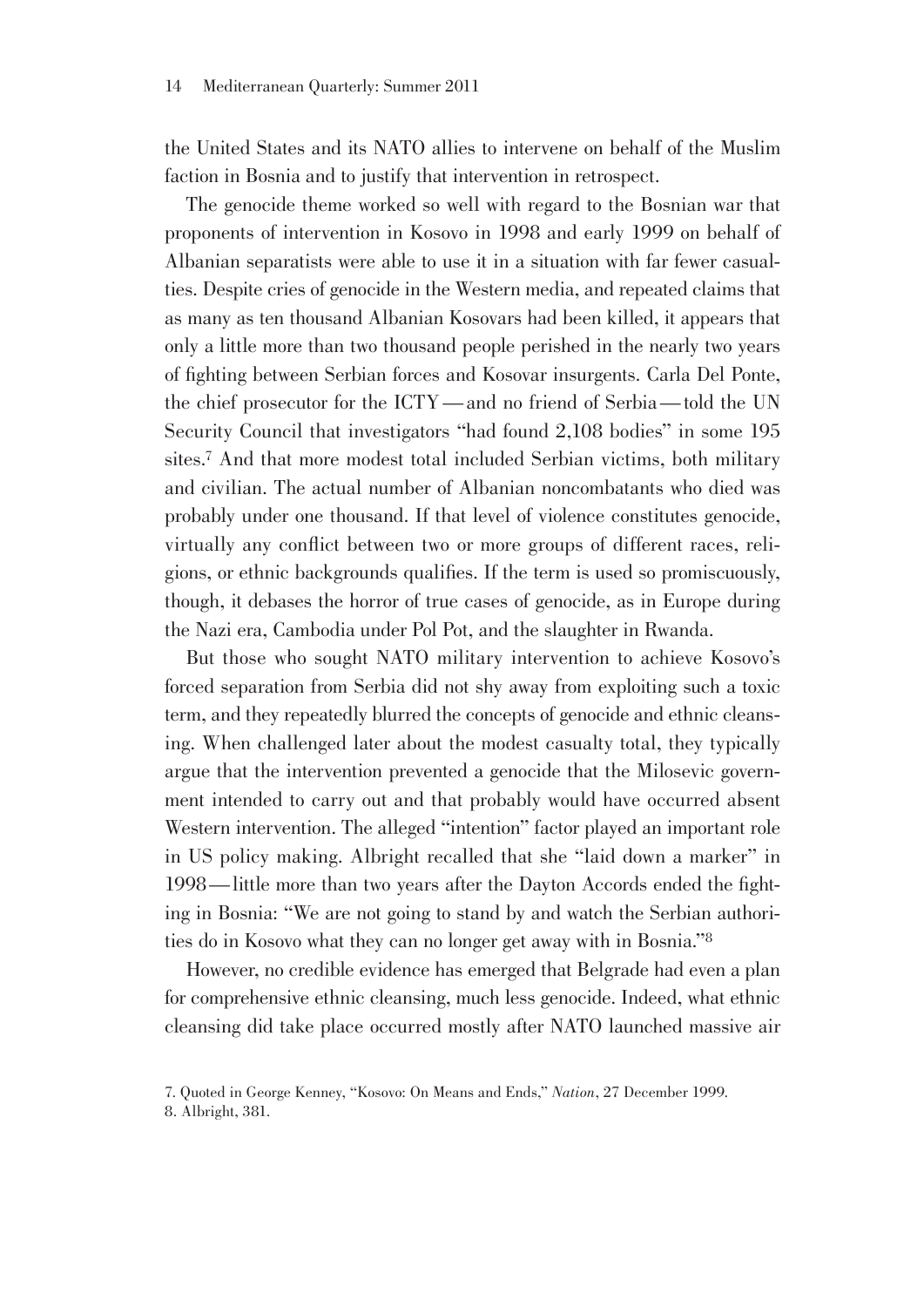strikes on Serbia. But the false image was extremely potent and served the objectives of those who favored Western intervention for the purpose of creating an independent Kosovo.

A variety of macro and micro incidents were used to buttress the case that what occurred in Bosnia was bloody ethnic cleansing at best and outright genocide at worst. Sometimes an allegation had a kernel of truth. The mass graves uncovered following the battle at Srebrenica certainly constituted evidence of a wartime atrocity at the hands of Bosnian-Serb forces. Although even in that case, the actual number of casualties, much less how many of the victims were Muslim fighters and how many were civilian noncombatants, may never be known with clarity.

Other episodes used to support the genocide narrative amounted to gross distortions or outright fiction. One of the more famous incidents was the searing television image of an emaciated prisoner, Fikret Alic, ribs showing, looking out at reporters through strands of barbed wires in what the media identified as a Serb-run detention camp. That image was quickly exploited to evoke the historical memory of abused prisoners in Nazi concentration camps. The reality involving the Bosnian prisoner and other inhabitants of the camp was less shocking and rather peculiar. Indeed, the "concentration camp" was apparently little more than an assembly center for civilians who wished to get out of the way of the fighting whenever it flared. Far from being prisoners behind barbed wire, they were apparently free to come from and go back to nearby villages.

But it wasn't merely that reporters got the story wrong. Far more troubling were the indications that they manipulated camera angles and shaded their accounts to convey a deliberately misleading impression.9 More than a year later, the distorted account was still pervasive, helping to drive the narrative about Bosnia and strengthen the case for Western military intervention. A prime example of that continuing effect was a lengthy story by Steve Coll in the *Washington Post Magazine*, with the evocative title "In the Shadow of the Holocaust."10

<sup>9.</sup> Peter Brock, *Media Cleansing: Dirty Reporting, Journalism and Tragedy in Yugoslavia* (Los Angeles: GM Press, 2005), 246 – 56.

<sup>10.</sup> Steve Coll, "In the Shadow of the Holocaust," *Washington Post*, 24 September 1994.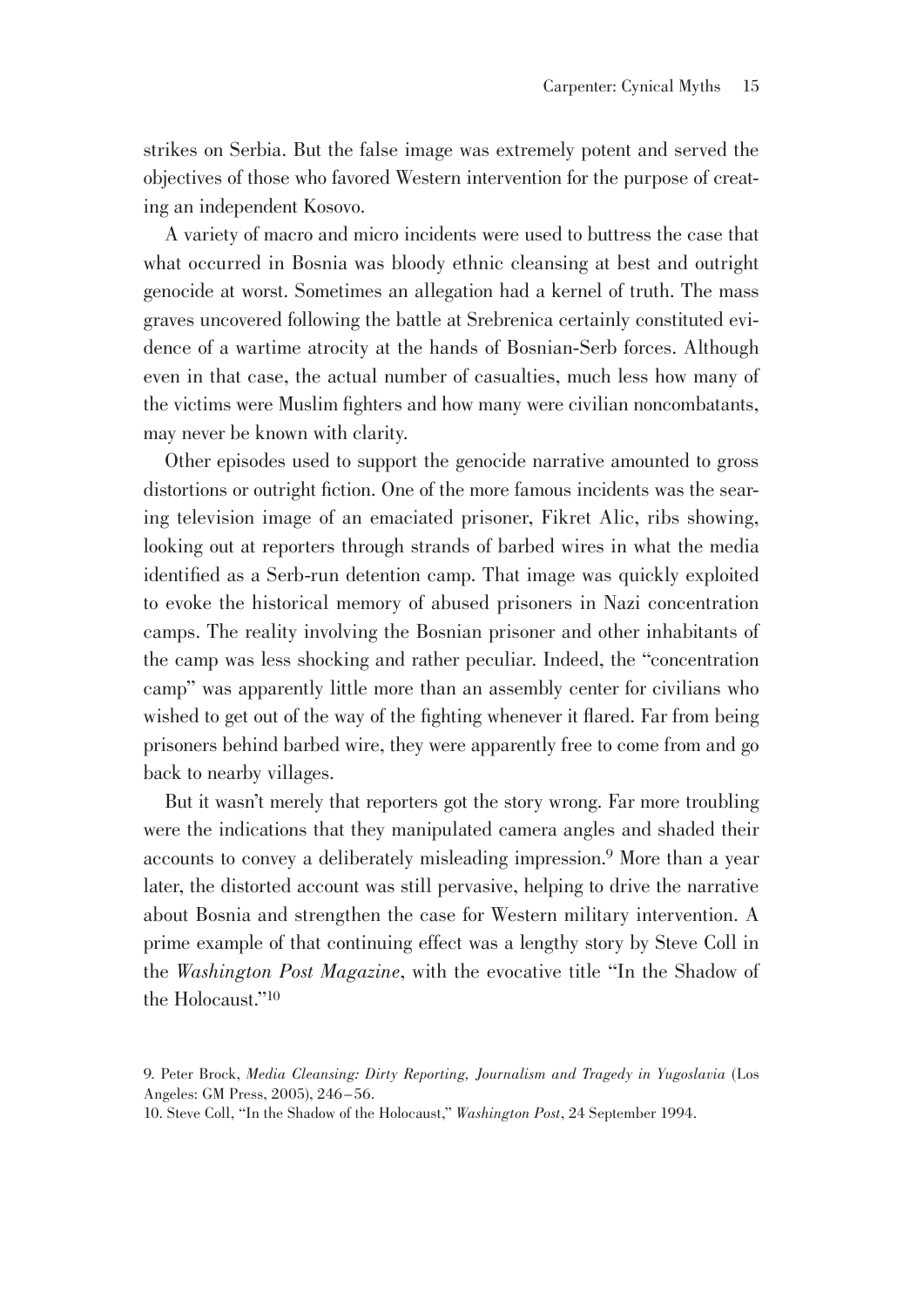Another flagrant distortion was the accepted account of the Markale marketplace massacre in Sarajevo in February 1994. The Bosnian government immediately accused Serbian secessionist forces of responsibility, and Western governments and news outlets embraced that version with little or no skepticism. Yet evidence soon emerged that the Muslim government probably shelled the market, either inadvertently or as part of a deliberate effort to generate greater outside hostility toward the Bosnian-Serb cause and secure NATO military intervention. Yet even when it became apparent that the Serbs probably were not responsible for the atrocity, Western opinion leaders continued to circulate the original, highly suspect version.<sup>11</sup>

Indeed, that version has never truly gone away; it remains part of the distorted narrative of the Balkan wars. The same is true of the second act of mass bloodshed in the same marketplace in August 1995. Bill Clinton blithely states in his memoirs that "Bosnian Serbs lobbed a mortar shell into the heart of Sarajevo, killing thirty-eight people."12 But the evidence regarding responsibility for that explosion is at least as murky as the circumstances surrounding the earlier episode. Since the immediate impact was NATO's decision to launch three days of incessant air strikes against Bosnian-Serb positions, it would appear that the Muslim-led government had a more plausible motive than did the Serbs. But neither US officials nor most journalists were inclined to ask hard questions.

A similar situation occurred with respect to Kosovo. The notion that there were numerous mass graves in Kosovo where Milosevic's forces buried thousands of innocent victims became a part of Western lore about that conflict. But the evidence for such extensive atrocities is midpoint between slim and nonexistent. Former State Department official George Kenney, at one time a strong proponent of Western military intervention in the Balkans, subsequently contributed to the debunking of those accounts. Kenney cites an address that Clinton administration national security adviser Sandy Berger delivered to the Council on Foreign Relations in which he mentions a purported mass grave in the village of Ljubenic, which supposedly contained "as many as 350 bodies." Kenney noted that the Italian general in charge of

<sup>11.</sup> David Binder, "Anatomy of a Massacre," *Foreign Policy*, no. 97 (Winter 1994 – 5).

<sup>12.</sup> Bill Clinton, *My Life* (New York: Alfred A. Knopf, 2004), 669.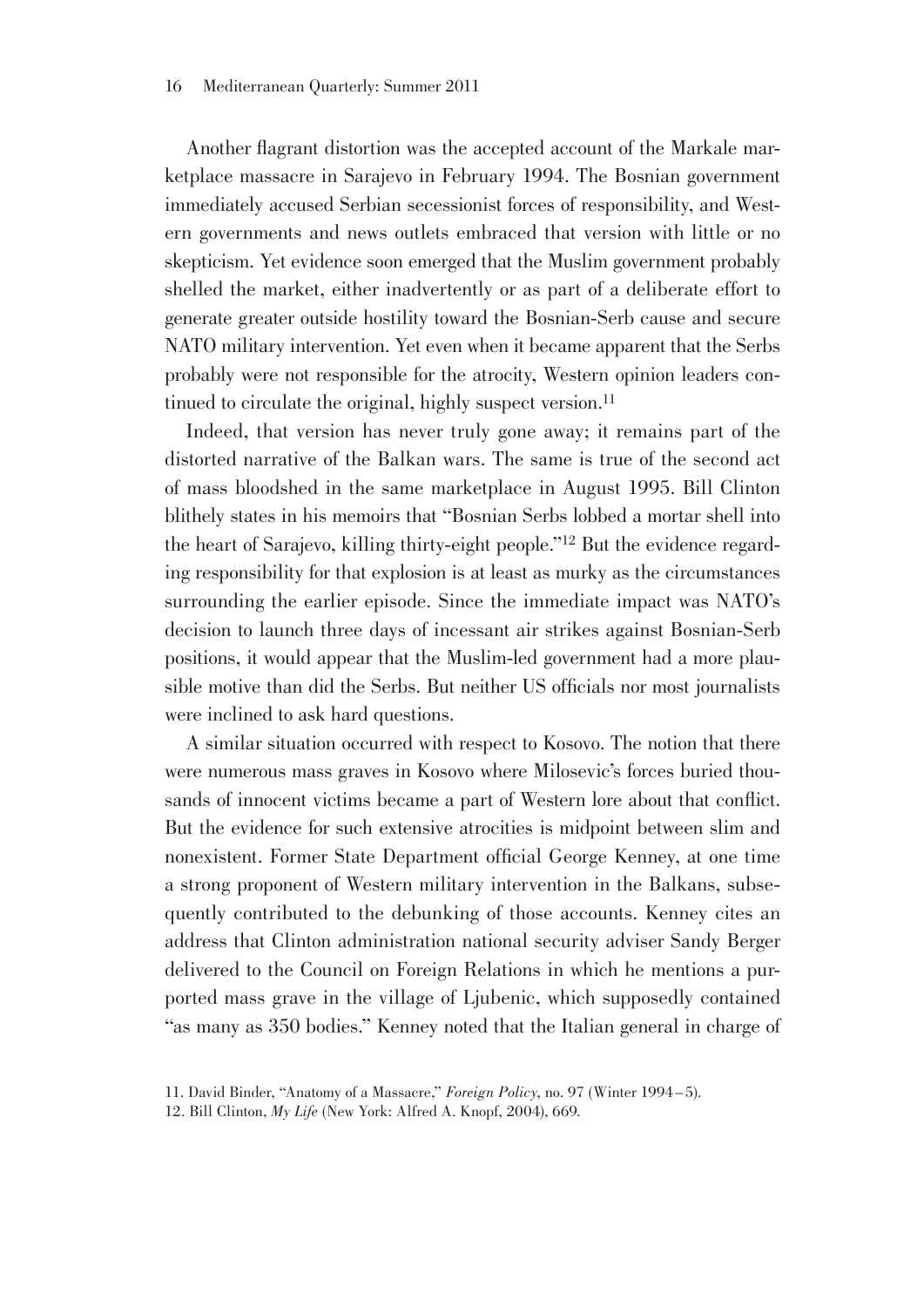the site had told the press several days earlier that the exhumation had been completed and that only seven bodies had been found. Kenney observed acidly, "All press mention of Ljubenic ceases after that point."13

The fizzling of the Ljubenic genocide story was not an aberration. Kenney cited an *El Pais* news report about a broader blow to the charges of genocide in Kosovo: "Spanish forensic investigators sent to Kosovo had found no proof of genocide. The team, which had experience in Rwanda, had been told to expect to perform more than 2,000 autopsies in one of the areas worst hit by the fighting, but it found only 187 bodies to examine. No mass graves and, for the most part, no signs of torture."14

If the news media had taken a more skeptical view of the genocide allegations from the beginning, instead of being a vehicle for hyping those allegations, US and NATO policy regarding Kosovo might have turned out differently. An example of how misleading media coverage and biased US policy reinforced each other during the Balkan wars is an account that Albright gives in her memoirs about her reaction to an especially graphic atrocity story in the *New York Times*. Recalling a meeting in the White House Situation Room on 30 September 1998, she describes her reaction:

On the table in front of us was a photograph from that morning's *New York Times*. In the center of the photo was the image of a dead body, skeletal in appearance, mouth open, seeming to issue a last silent cry. The body was one of eighteen women, children, and elderly awaiting burial in the Kosovo town of Gornje Obrinje. Several days earlier, Serb police had found fifteen of the victims hiding in a gorge and murdered them. Three men, including a ninety-five-year-old paralytic, were burned to death in their homes. Another sixteen civilians were found shot or hacked to death in nearby villages. This was Milosevic's answer to the United Nations and NATO.

How such an inflammatory account affects policy could not have been more apparent. Albright went on to write, "That morning, as I looked at the photo and read the accompanying story, I thought again of my vow not to allow a repeat of the carnage we had witnessed in Bosnia. There several

13. Kenney. 14. Ibid.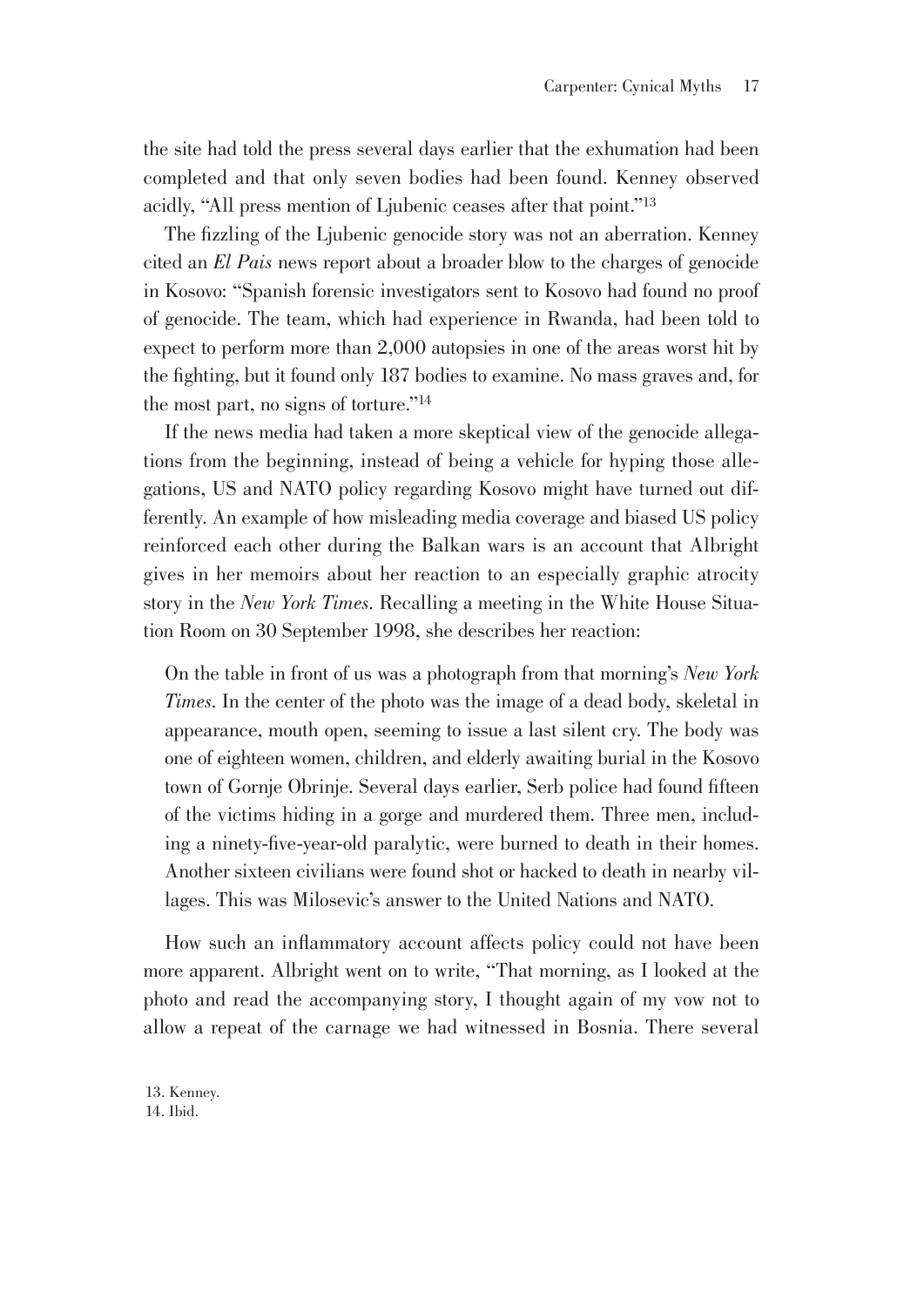hundred thousand [*sic*] people had been killed. In Kosovo, the current toll was several hundred. For most, it was not too late, but we had to summon our resolve."15 In short, the *New York Times* story reinforced her already strong inclination to confront the Serbian government with maximum pressure.

Exaggerations and outright falsehoods were not the only components of the mythology that built up around the Balkan wars. There also were key omissions in media coverage and government comments about the fighting whenever such information might contradict the prevailing narrative. One flagrant case was the lack of attention paid to the violent struggles between Muslim and Croatian forces in Bosnia. Some of the worst fighting—and accompanying atrocities—occurred on that leg of the triangular civil war.16 The extensive bloodshed, and the destruction of the historic bridge in the bitterly divided city of Mostar, was one example of that phase of the Bosnian war.

The intensity of Croat-Muslim fighting was not surprising. Most Croats were as determined as the Serbs to secede from the unstable multiethnic amalgam that was Bosnia. (Indeed, as the least numerous ethnic faction, the Croats probably had an even greater incentive than the Serbs to exit from a political entity where they were likely to have little power or influence.) They wanted the region in which they had the largest presence (Herzegovina) to merge with neighboring Croatia.

Yet coverage of that aspect of the fighting in US and European media outlets was meager, and Western officials rarely commented on it. One suspects that the underlying reason was that extensive Croat-Muslim violence did not fit into the narrative of Serbian brutality against Muslim victims. Journalist Peter Brock accurately describes that simplistic analytical prism as "only Muslim victims, only Serb perpetrators."17

A subtle manifestation of that bias was evident in the use of favorable terminology for one group and disparaging terms for another. Another example of the underlying bias was selectivity in publishing shocking images. Nikolaos Stavrou's early analysis of coverage in a major Eastern US newspaper illus-

<sup>15.</sup> Albright, 388.

<sup>16.</sup> For a solid historical account of the fighting, see Charles R. Shrader, *The Muslim-Croat Civil War in Central Bosnia: A Military History, 1992–1994* (College Station: Texas A & M University Press, 2003.) 17. Brock, 59.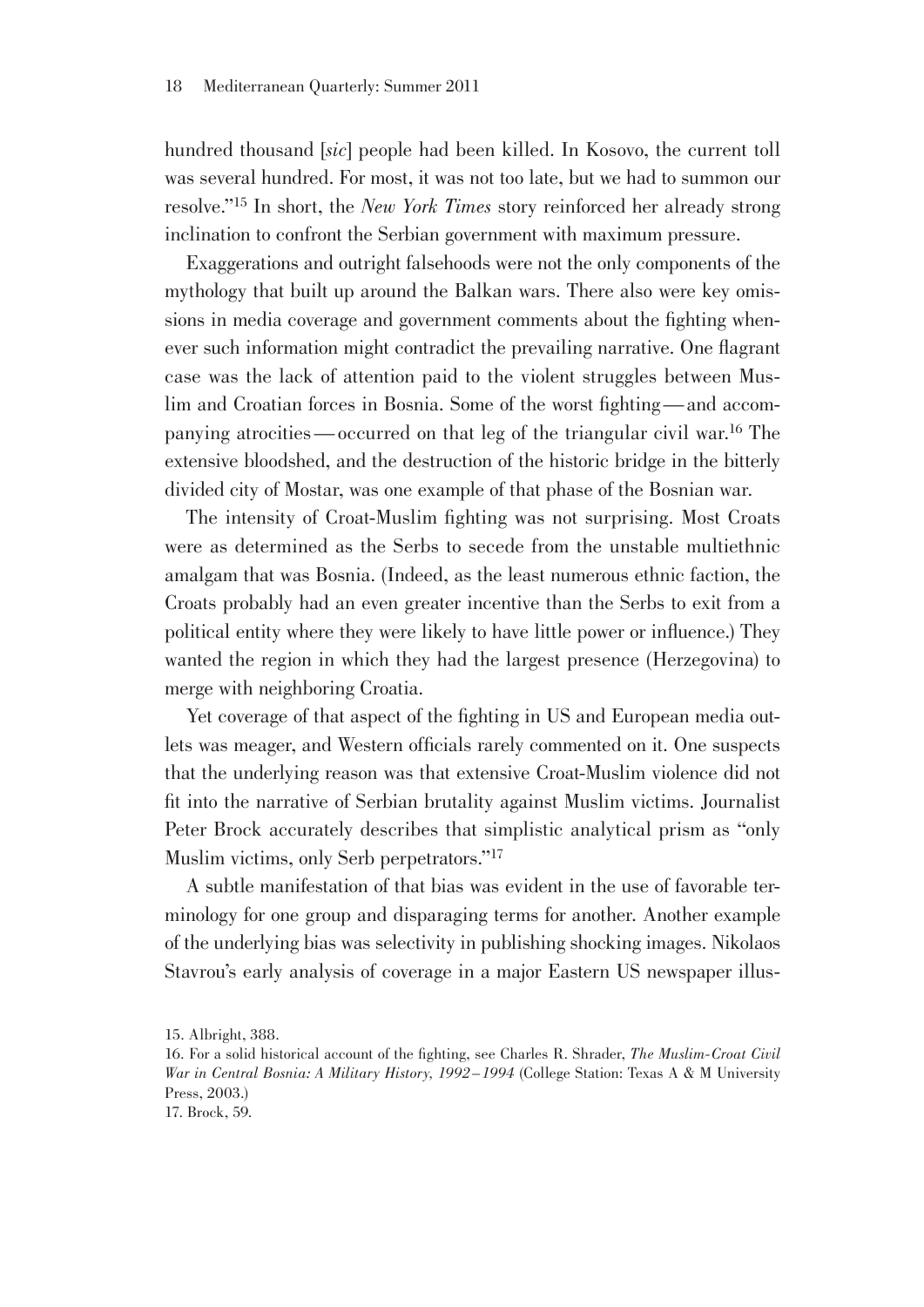trated both points. For example, photographs published in that newspaper "showed a gaping omission: no Serbs were shown suffering or being killed, their churches destroyed or villages burned."18 Indeed, the vast majority of photos showed only Muslim victims.

A glaring example of a double standard was the Western reaction to Operation Storm, the military offensive that the Croatian government launched in August 1995 against rebel Serbian forces in the Krajina region of Croatia. That operation ultimately led to the flight or expulsion of some two hundred thousand Serbian inhabitants—in some cases involving families that had lived in the region for centuries.

One would think that this action constituted ethnic cleansing at least as much as anything Serbian forces had done in Bosnia. The United States and its allies viewed matters somewhat more cynically. Washington supported Zagreb's offensive, with President Clinton admitting that he "rooted" for the Croatian action. The reaction of NATO governments and the Western media was markedly different from their pervasive condemnation of the other episodes of ethnic cleansing. In his memoirs, Bill Clinton's spin is that Operation Storm was the first serious military defeat that Serbian forces had suffered, and that "it could prove helpful in resolving the conflict" throughout the former Yugoslavia.19 He does not mention the unfortunate fate of Serbian civilians in the region.

Critical statements or news stories about Operation Storm were noticeable by their rarity. Indeed, Washington and its allies apparently assisted Croatia's military plan, including by providing important intelligence data. Referring to Operation Storm and a similar subsequent offensive by Muslim and Croatian forces in Bosnia that sent secessionist Serbian units into retreat from northern portions of Bosnia, an anonymous State Department official contended that those actions were beneficial because "they cleaned up the map."

According to the accepted mythology, only Serbs engaged in distasteful ethnic cleansing. Whenever other ethnic groups in the former Yugoslavia did so, it was merely self-defense or map cleaning. That distorted interpretation

<sup>18.</sup> Nikolaos A. Stavrou, "The Balkan Quagmire and the Western Response," *Mediterranean Quarterly* 4, no. 1 (1993): 28. 19. Clinton, 667.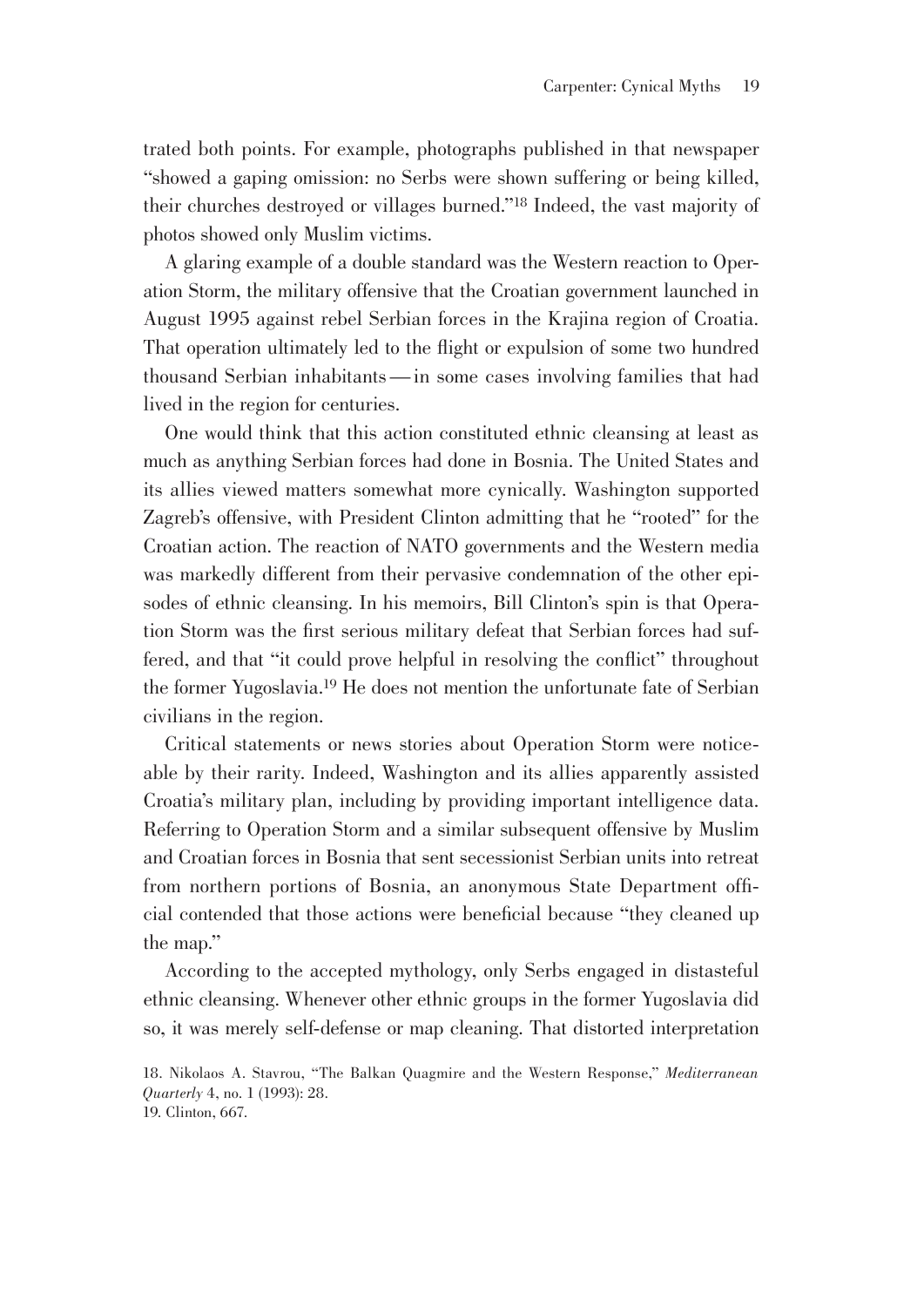has not gone away. In April 2011, *Washington Times* columnist Jeffrey Kuhner portrayed Operation Storm in extremely sympathetic terms.20 It is another case in which a thoroughly one-sided perspective has become imbedded in the national and international narrative about the Balkan wars.

Another double standard was the inattention to, if not whitewashing of, atrocities that Muslim forces committed in Bosnia and that the notorious Kosovo Liberation Army (KLA) committed in Kosovo. Some of the revelations involving the KLA are truly horrific. An investigative report for the Council of Europe released just before Christmas 2010 confirmed long-standing rumors that the KLA was involved in the trafficking of human body parts, including killing Serbian prisoners to harvest their kidneys and other organs.21

Two aspects of the report were especially damning. First, the author and lead investigator was Swiss senator Dick Marty, a highly respected champion of human rights. Second, the report specifically named Kosovo prime minister Hashim Thaci as being an accomplice in those atrocities—as well as being involved in other criminal activities, including drug trafficking and politically motivated murders. Thaci, of course, vehemently disputed the Marty report, but experts who followed his career since his guerrilla days, when he was known as "The Snake," found the allegations all too credible.

During the mid- and late 1990s, Clinton administration officials and their supporters in Congress, the think tank community, and the news media typically portrayed the KLA's secessionist war as a morality play featuring noble Albanian Kosovars and their evil Serbian oppressors. The most notorious expression of a romanticized view of the insurgents was Senator Joseph Lieberman's assertion that the United States and the KLA stood for the same goals and values—especially freedom, democracy, and human rights.

After the US-led air war against Serbia, which lasted seventy-eight days and killed at least five hundred and possibly well over one thousand Serbian civilians, NATO compelled Belgrade to relinquish control of Kosovo. As related in the memoirs of both Clinton and Albright, the justification for

<sup>20.</sup> Jeffrey Kuhner, "The Coming Balkan War," *Washington Times*, 19 April 2011.

<sup>21.</sup> See Ted Galen Carpenter, "Empowering the Body Snatchers," *National Interest Online*, 30 December 2010, nationalinterest.org/blog/the-skeptics/empowering-the-body-snatchers -washington%E2%80%99s-appalling-kosovo-4650.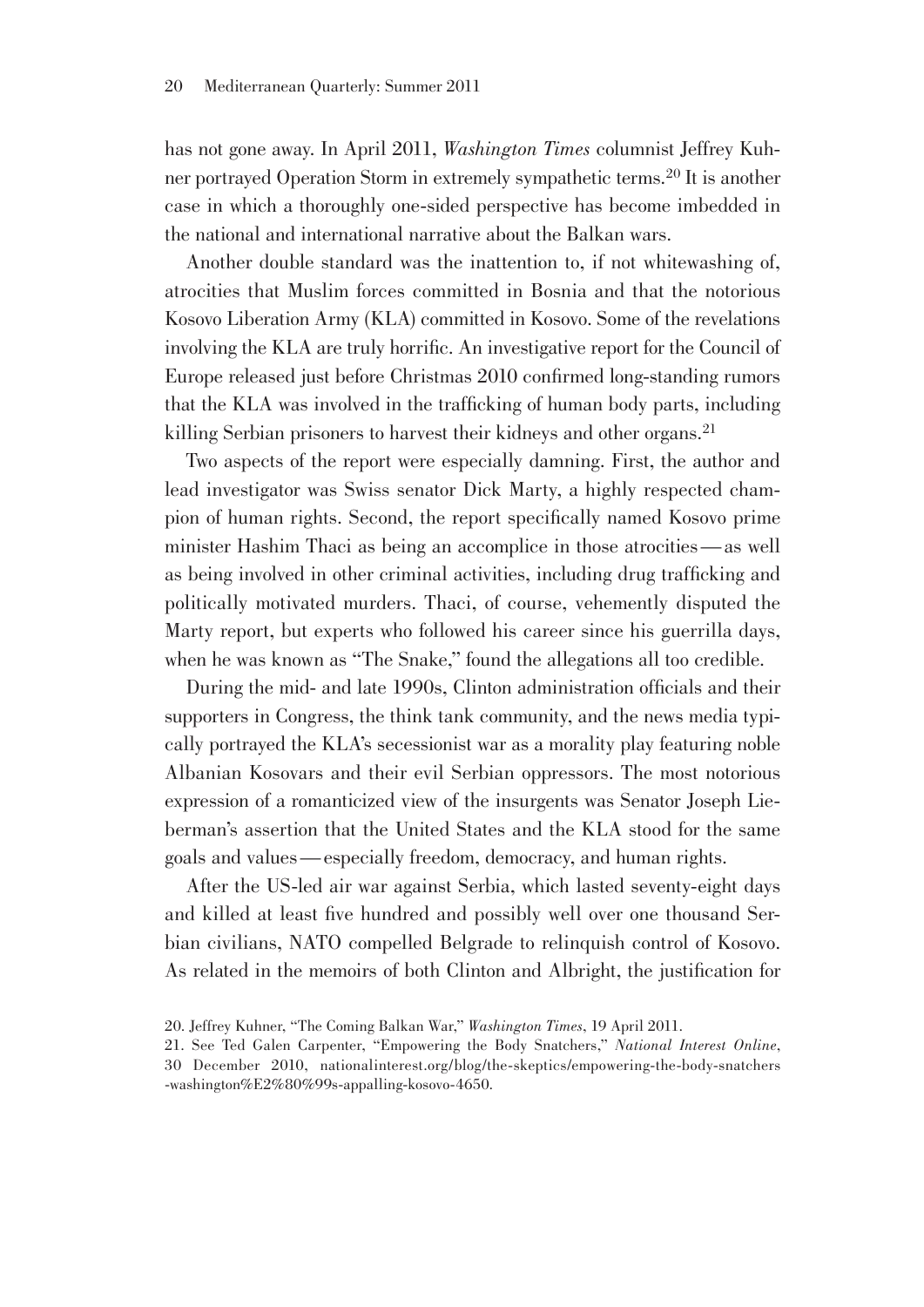that action against a sovereign state were the Milosevic government's alleged plans to ethnically cleanse the province of its Albanian inhabitants.

However, once NATO took military action, the blatant double standard came into play once again. With NATO troops occupying the province, the KLA proceeded to wage campaigns of terror and intimidation against non-Albanian inhabitants. Over the course of the following months, some two hundred forty thousand people fled or were driven from Kosovo. And the victims were not just Serbs but members of other minority ethnic groups, including Bulgarians, Romanians, Greeks, Roma (so-called Gypsies), and Jews.22 Yet US and European Union officials had little to say about this massive ethnic cleansing that was taking place on NATO's watch. And the Western news media, which presented a multitude of accounts of Serbian government abuses—real, exaggerated, and fictional—against Kosovo's Albanian population during the mid and late 1990s, seemed strangely uninterested in this story. News accounts and longer analyses of the persecution of non-Albanians were rare, and in most instances couched in a way that suggested that those incidents, while regrettable, were the inevitable reaction to previous Serbian abuses.23

There were some common features to the suffocating, one-sided myths that grew up around these various episodes. One especially troubling aspect was the role that well-funded lobbying operations played. The baby incubator story was part of a comprehensive campaign that a leading Washington, DC, public relations firm, Hill and Knowlton, orchestrated.24 The Kuwaiti ruling family and other members of that country's political and economic elite spent millions of dollars to fund that effort.

Similarly, many of the accounts of the Bosnia and Kosovo struggles originated with, or were shaped by, sophisticated public relations campaigns that wealthy Albanians and Albanian Americans helped fund. In addition

<sup>22.</sup> Ted Galen Carpenter, "Kosovo and Macedonia: The West Enhances the Threat," *Mediterranean Quarterly* 13, no. 1 (2002): 23 – 5.

<sup>23.</sup> US Ambassador to NATO William H. Taft IV even asserted that the violence in Kosovo was largely because of the sense of insecurity *on the part of Albanian inhabitants*—the very people doing the ethnic cleansing*.*

<sup>24.</sup> MacArthur, 46-51, 57-65, 100-1.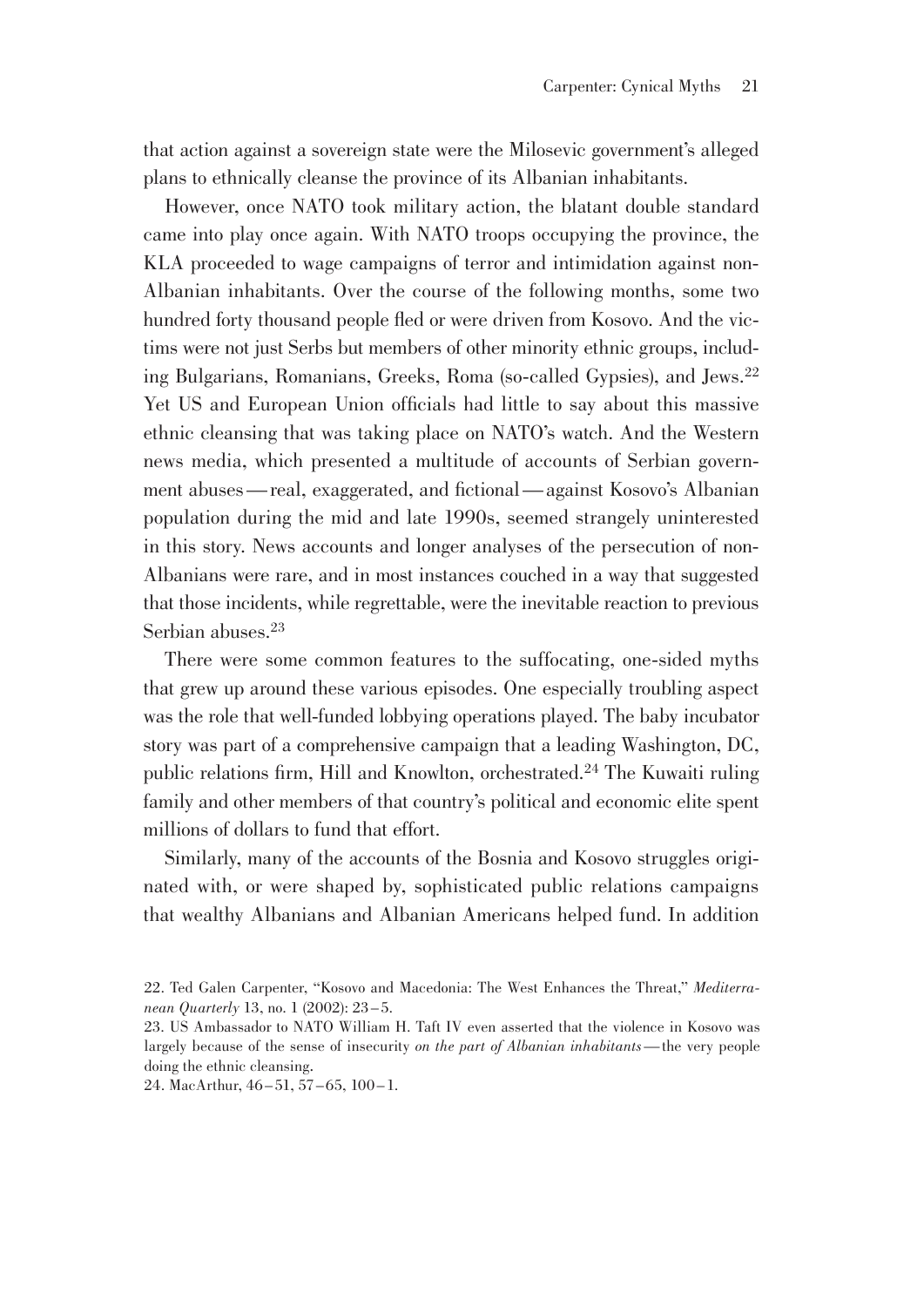to pushing their case with the news media, those interest groups cultivated close ties with influential political figures. Albanian-American individuals and groups contributed hundreds of thousands of dollars to the political campaigns of Senate majority leader and 1996 Republican presidential nominee Robert Dole. Throughout the 1990s, Dole became one of the more outspoken critics of Serbia's policy in Kosovo, and an advocate for the KLA.

Such efforts to shape the public debate and the policy process in the United States were not confined to the Persian Gulf and Balkan disputes. A more recent, equally disturbing example involved the concerted lobbying effort that the government of Georgian president Mikhail Saakashvili used to influence American perceptions of his country's feud with Russia. One of the people on Tbilisi's payroll was Randy Scheunemann, a leading foreign policy pundit and neoconservative activist. Among other roles, Scheunemann became a prominent, perhaps even the most influential, foreign policy adviser to 2008 Republican presidential nominee Senator John McCain.25

Even when he was no longer personally on the Georgian government's payroll, Scheunemann campaigned tirelessly to get the United States to support Saakashvili and to take a very hard line toward Russia. That became especially important when war broke out between Russia and Georgia in August 2008 over the status of two secessionist regions in Georgia, Abkhazia, and South Ossetia. McCain, in particular, advocated measures that could have put the United States on a collision course with a nuclear-armed Russia.

More broadly, the same binary interpretation (all villainy on one side and all tragic victimization on the other) that occurred with respect to the Balkan wars surfaced again with respect to the Russian-Georgian war. The dominant narrative in the United States (and in much of Europe) was that the conflict was a case of naked Russian aggression against a tiny, peace-loving neighbor. A subsequent investigation by the European Union, as well as some inquiries by independent analysts on both sides of the Atlantic, made a solid case that the reality was far more complex, and that Saakashvili's forces fired the first salvos in the war in an effort to bring South Ossetia back under Tbilisi's control. The simplistic narrative remained dominant, though, and for a time caused a pronounced chill in US-Russian relations.

<sup>25.</sup> Matthew Mosk and Jeffrey H. Birnbaum, "While Aide Advised McCain, His Firm Lobbied for Georgia," *Washington Post*, 13 August 2008.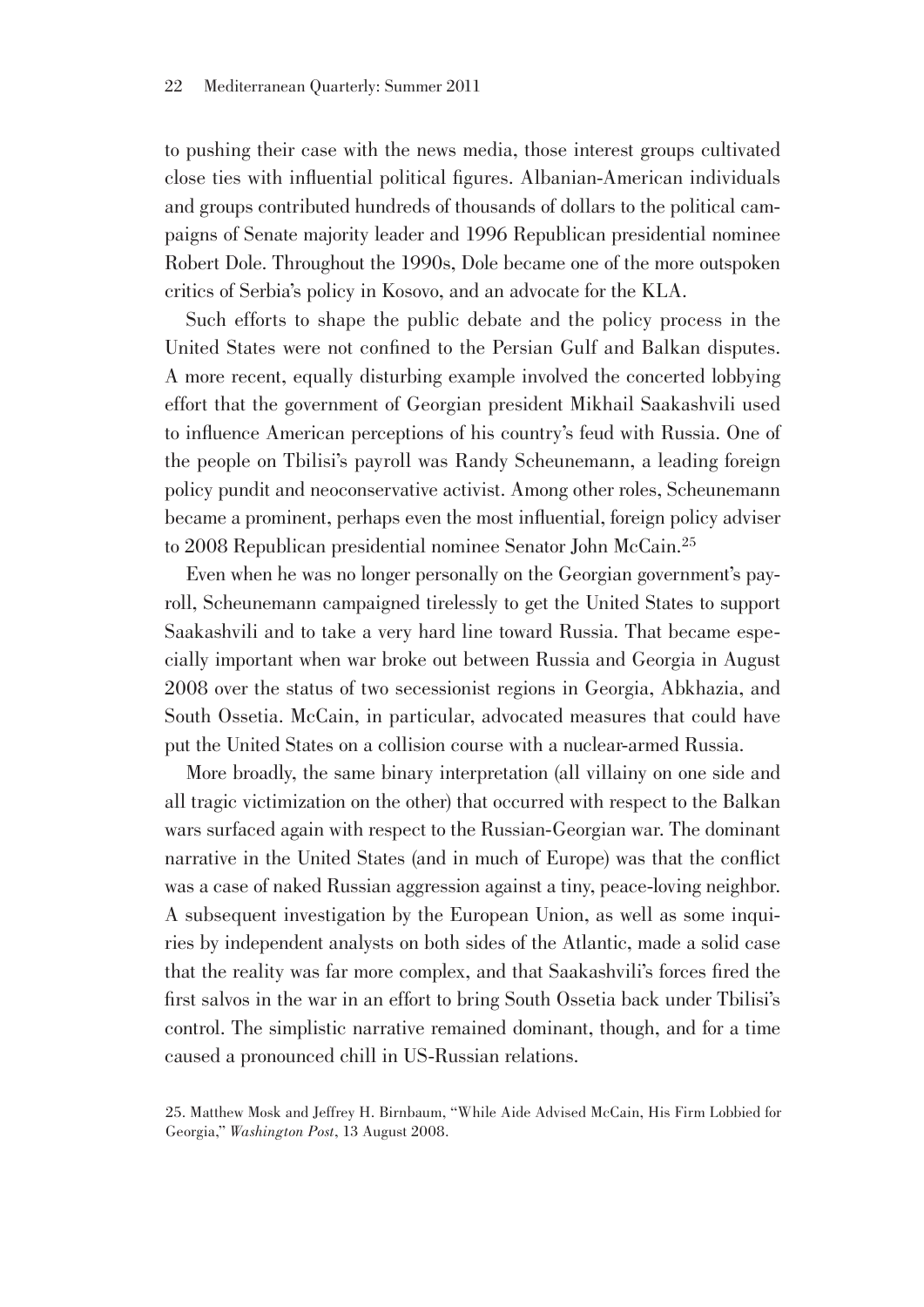The use of moralistic myths to distort debate on key foreign policy issues and to drive the United States into dubious military ventures is an extremely troublesome development. All of the episodes had some key features in common. Well-funded ethnic lobbies (sometimes even including direct involvement by foreign governments) worked hard to shape American perceptions of the underlying issues. Media accounts frequently echoed and promoted that propaganda, downplaying or ignoring evidence that cast doubts on the conventional wisdom. And US officials either were gullible enough to base Washington's policy on such distorted mythology, or cynically utilized it to justify policies that they wished to pursue for their own reasons.

There was another common thread that is disturbing. All of the prevailing myths pushed the United States toward intervention in what were otherwise parochial disputes that had little, if any, connection to important American interests. That was probably not coincidental. The various lobbies fostered those myths primarily to generate support from policy makers and key opinion groups in the United States for military intervention on behalf of their clients.

The reasons for the news media's consistently supportive role in acting as a channel for prowar propaganda are more difficult to determine. Part of it may have been sheer gullibility, especially once one party to a struggle was successfully tarred as an enemy of enlightened Western liberal values, if not evil incarnate. That is certainly what the lobbies sought and spent a considerable amount of money to achieve. But one suspects that there was a more subtle factor involved. Simple, clear struggles between good and evil make for far more exciting news stories and punditry. Complex, murky disputes are difficult to convey to readers, listeners, and viewers. There is a very real danger that the intended audience will begin to tune out, concluding that it is impossible to make sense of the situation.

A final factor is that journalists, especially those who work for the main media outlets in Washington, DC, New York, and other major metropolitan centers, greatly value their connections to policy makers, making them extremely cautious about publishing stories that dispute official accounts in the arena of foreign affairs.<sup>26</sup> That wariness is much more of a factor regard-

<sup>26.</sup> Ted Galen Carpenter, *The Captive Press: Foreign Policy Crises and the First Amendment* (Washington, DC: Cato Institute, 1995), 45 – 68.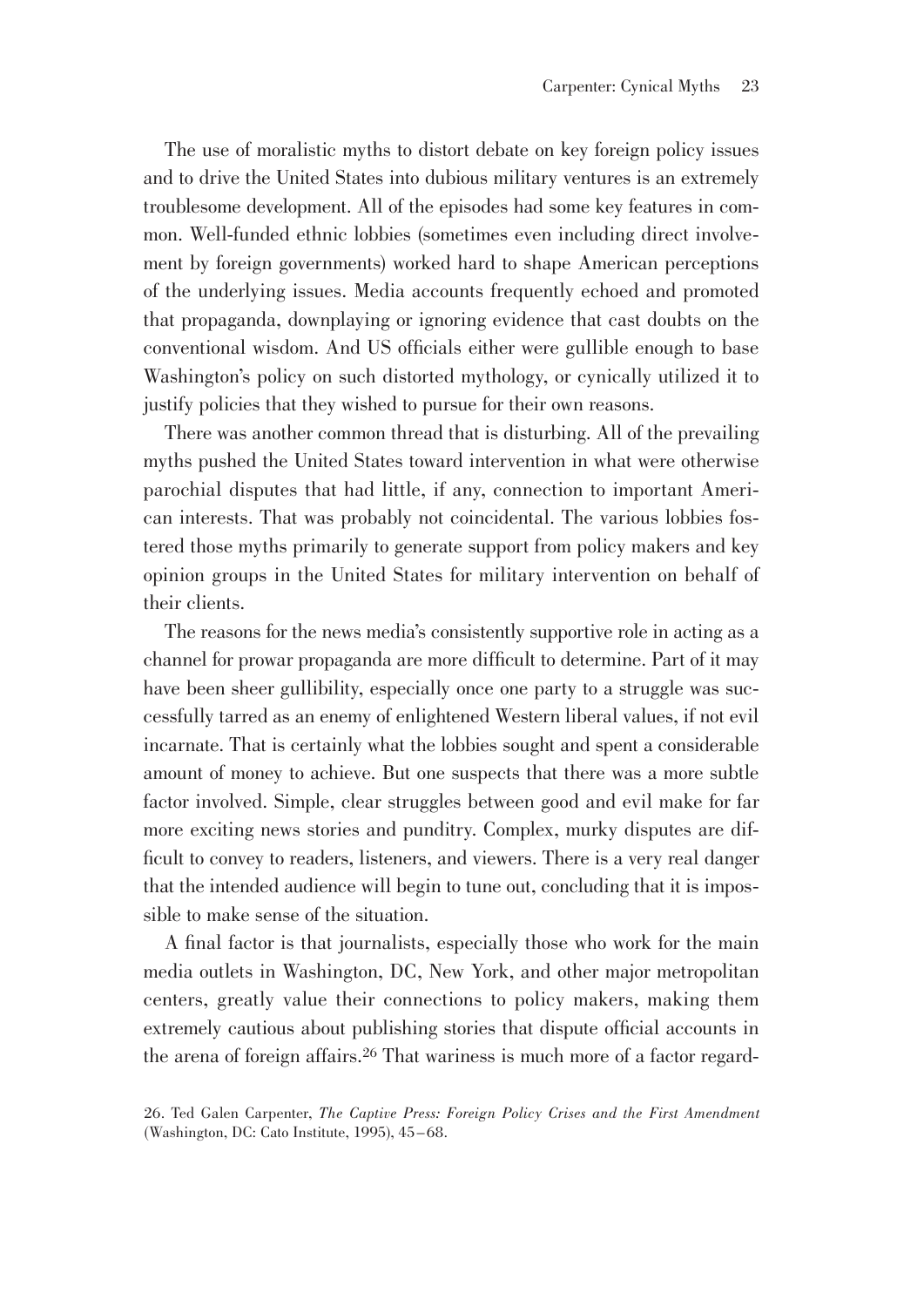ing US foreign policy than it is with respect to domestic policy, because there is far more of an elite consensus with respect to the former. Iconoclasts on current domestic policy can find refuge, even strong support, among powerful figures in the opposition party. Foreign policy iconoclasts, especially those who undermine the case for global activism, are more likely to find themselves in the journalistic wilderness.

Policy makers have an even stronger bias than do most journalists in favor of US activism abroad. Most important, the two camps mutually reinforce that tendency. Politically, it becomes difficult to advocate that the United States refrain from intervening in a conflict—especially once the images of human suffering and wartime atrocities hit television screens and the front pages of newspapers and go viral on the Internet. Skilled propagandists in lobbying organizations, the media, and government agencies themselves use those images to evoke emotionally charged historical memories of genocide and other horrible episodes. Ultimately, it is easier for even reluctant officials to go along with the crowd and embrace an activist policy that will supposedly prevent or end human rights abuses and produce a benign outcome. It is telling that President Clinton originally seemed hesitant to have the United States intervene in the Bosnian war, but ultimately shifted his position as the accounts of alleged Serbian aggression and atrocities mounted, and the lobbying efforts (including those by his wife and by Albright) intensified.

There is a need to inoculate the American people, the news media, and policy makers against embracing cynical, corrosive myths. US-led military intervention in the Balkans wars produced two utterly dysfunctional states, Bosnia and Kosovo, that have a heavy presence of criminal elements and troubling indicators of some penetration by radical Islamic elements. The Persian Gulf War led to a deepening entanglement of the United States in a volatile, hostile region, and continues to produce major foreign policy headaches for Washington.

And the same kind of effort to demonize the next adversary for the United States, Iran, is well underway. The simplistic and emotionally toxic equation of Iran with Nazi Germany, the spinning of worst-case, nightmare scenarios, however improbable they might be, regarding Tehran's nuclear program, and the idealized image of what Iran might become if only the United States would oust the current regime have already become prominent features of the